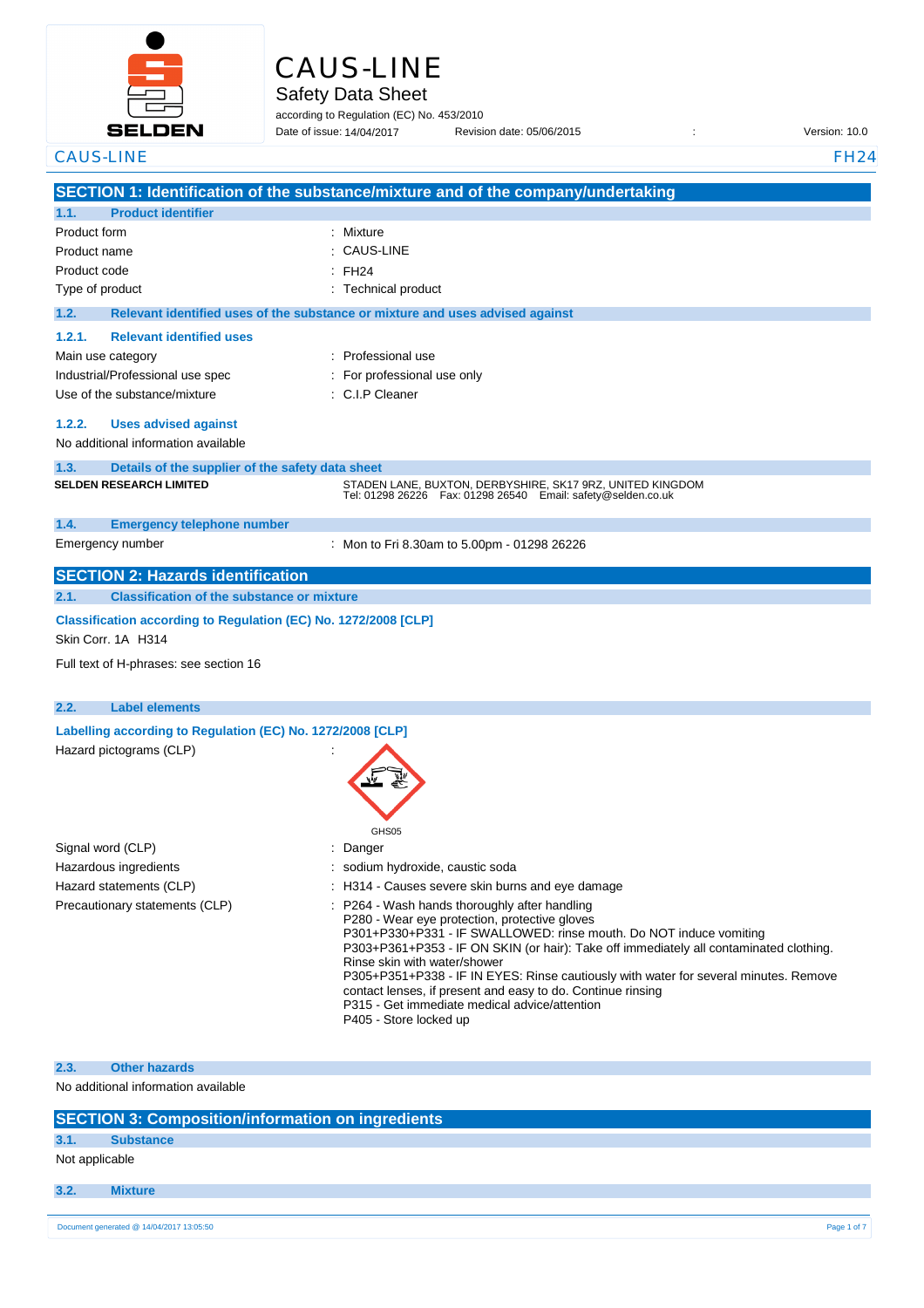## Safety Data Sheet

according to Regulation (EC) No. 453/2010

| <b>Name</b>                    | <b>Product identifier</b>                                             | $\frac{9}{6}$ | <b>Classification according to</b><br>Directive 67/548/EEC | <b>Classification according to</b><br><b>Requlation (EC) No.</b><br>1272/2008 [CLP] |
|--------------------------------|-----------------------------------------------------------------------|---------------|------------------------------------------------------------|-------------------------------------------------------------------------------------|
| sodium hydroxide, caustic soda | (CAS No) 1310-73-2<br>(EC no) 215-185-5<br>(EC index no) 011-002-00-6 | $30 - 60$     | C: R35                                                     | Skin Corr. 1A. H314                                                                 |

Full text of R- and H-phrases: see section 16

| <b>SECTION 4: First aid measures</b>                                                                                              |                                                                                                                                     |  |  |
|-----------------------------------------------------------------------------------------------------------------------------------|-------------------------------------------------------------------------------------------------------------------------------------|--|--|
| <b>Description of first aid measures</b><br>4.1.                                                                                  |                                                                                                                                     |  |  |
| First-aid measures general                                                                                                        | Get medical advice/attention if you feel unwell.                                                                                    |  |  |
| First-aid measures after inhalation                                                                                               | Remove person to fresh air and keep comfortable for breathing.                                                                      |  |  |
| First-aid measures after skin contact                                                                                             | Wash with plenty of soap and water. Take off immediately all contaminated clothing and wash it<br>before reuse.                     |  |  |
| First-aid measures after eye contact                                                                                              | Immediately rinse with water for a prolonged period while holding the eyelids wide open. Get<br>immediate medical advice/attention. |  |  |
| First-aid measures after ingestion                                                                                                | Do NOT induce vomiting. Rinse mouth. Drink plenty of water. Get medical advice/attention.                                           |  |  |
| 4.2.<br>Most important symptoms and effects, both acute and delayed                                                               |                                                                                                                                     |  |  |
| Symptoms/injuries after inhalation                                                                                                | May cause respiratory irritation.                                                                                                   |  |  |
| Symptoms/injuries after skin contact                                                                                              | Burns.                                                                                                                              |  |  |
| Symptoms/injuries after eye contact                                                                                               | Causes serious eye damage.                                                                                                          |  |  |
| Symptoms/injuries after ingestion                                                                                                 | Burns.                                                                                                                              |  |  |
| 4.3.                                                                                                                              | Indication of any immediate medical attention and special treatment needed                                                          |  |  |
| Treat symptomatically.                                                                                                            |                                                                                                                                     |  |  |
| <b>SECTION 5: Firefighting measures</b>                                                                                           |                                                                                                                                     |  |  |
| <b>Extinguishing media</b><br>5.1.                                                                                                |                                                                                                                                     |  |  |
| Suitable extinguishing media                                                                                                      | : Carbon dioxide. Dry powder. Foam.                                                                                                 |  |  |
| 5.2.<br>Special hazards arising from the substance or mixture                                                                     |                                                                                                                                     |  |  |
| Hazardous decomposition products in case of<br>fire                                                                               | : Corrosive vapours.                                                                                                                |  |  |
| 5.3.<br><b>Advice for firefighters</b>                                                                                            |                                                                                                                                     |  |  |
| No additional information available                                                                                               |                                                                                                                                     |  |  |
| <b>SECTION 6: Accidental release measures</b>                                                                                     |                                                                                                                                     |  |  |
| 6.1.                                                                                                                              | Personal precautions, protective equipment and emergency procedures                                                                 |  |  |
| 6.1.1.<br>For non-emergency personnel                                                                                             |                                                                                                                                     |  |  |
| Emergency procedures                                                                                                              | Evacuate unnecessary personnel.                                                                                                     |  |  |
| 6.1.2.<br>For emergency responders                                                                                                |                                                                                                                                     |  |  |
| Protective equipment                                                                                                              | Use personal protective equipment as required.                                                                                      |  |  |
| 6.2.<br><b>Environmental precautions</b>                                                                                          |                                                                                                                                     |  |  |
| Avoid release to the environment.                                                                                                 |                                                                                                                                     |  |  |
| 6.3.<br>Methods and material for containment and cleaning up                                                                      |                                                                                                                                     |  |  |
| For containment                                                                                                                   | Collect spillage.                                                                                                                   |  |  |
| Methods for cleaning up                                                                                                           | Soak up spills with inert solids, such as clay or diatomaceous earth as soon as possible.                                           |  |  |
| <b>Reference to other sections</b><br>6.4.                                                                                        |                                                                                                                                     |  |  |
| For further information refer to section 8: "Exposure controls/personal protection". For further information refer to section 13. |                                                                                                                                     |  |  |
| <b>SECTION 7: Handling and storage</b>                                                                                            |                                                                                                                                     |  |  |
| <b>Precautions for safe handling</b><br>7.1.                                                                                      |                                                                                                                                     |  |  |
| Precautions for safe handling                                                                                                     | Avoid contact with skin and eyes.                                                                                                   |  |  |
| Hygiene measures                                                                                                                  | Do not eat, drink or smoke when using this product.                                                                                 |  |  |
| Conditions for safe storage, including any incompatibilities<br>7.2.                                                              |                                                                                                                                     |  |  |
| Technical measures                                                                                                                | : Does not require any specific or particular technical measures.                                                                   |  |  |
| Storage conditions                                                                                                                | Keep container closed when not in use.                                                                                              |  |  |
| Incompatible products                                                                                                             | Oxidizing agent. Strong acids.                                                                                                      |  |  |
| Incompatible materials                                                                                                            | Metals.                                                                                                                             |  |  |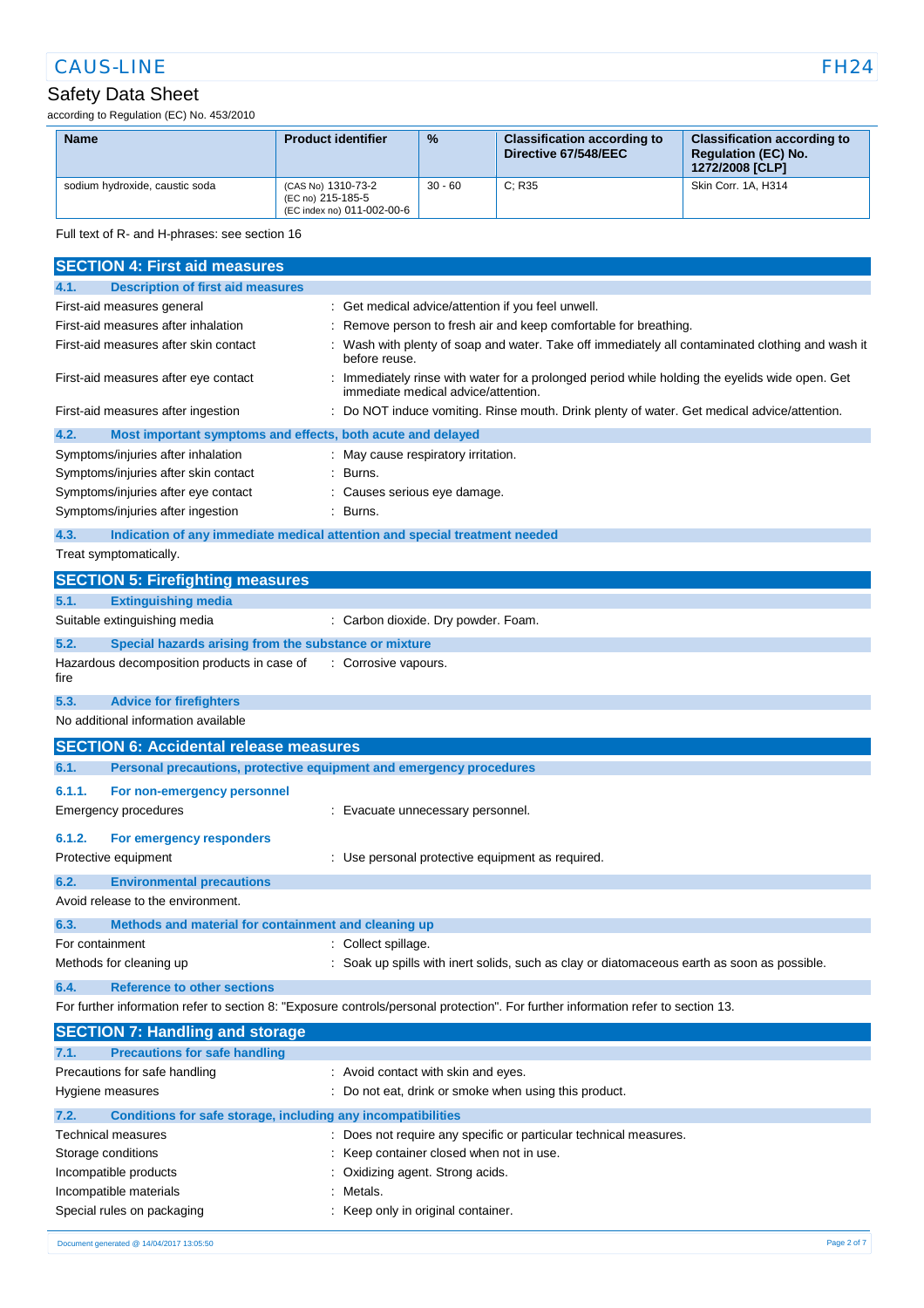#### Safety Data Sheet

according to Regulation (EC) No. 453/2010

#### **7.3. Specific end use(s)**

No additional information available

#### **SECTION 8: Exposure controls/personal protection**

#### **8.1. Control parameters** No additional information available

#### **8.2. Exposure controls**



Materials for protective clothing : Not required for normal conditions of use

- Hand protection **in the contract of the Contract Servers** of Protective gloves
- Eye protection  $\qquad \qquad$ : Safety glasses
- Skin and body protection : Not required for normal conditions of use
- Respiratory protection : Not required for normal conditions of use

| <b>SECTION 9: Physical and chemical properties</b><br>9.1.<br>Information on basic physical and chemical properties |                          |
|---------------------------------------------------------------------------------------------------------------------|--------------------------|
| Physical state                                                                                                      | $:$ Liquid               |
| Appearance                                                                                                          | Clear, colorless liquid. |
| Colour                                                                                                              | Colourless.              |
| Odour                                                                                                               | odourless.               |
| Odour threshold                                                                                                     | : No data available      |
| pH                                                                                                                  | 13                       |
| Relative evaporation rate (butylacetate=1)                                                                          | : No data available      |
| Melting point                                                                                                       | No data available        |
| Freezing point                                                                                                      | : No data available      |
| Boiling point                                                                                                       | No data available        |
| Flash point                                                                                                         | No data available        |
| Auto-ignition temperature                                                                                           | No data available        |
| Decomposition temperature                                                                                           | No data available        |
| Flammability (solid, gas)                                                                                           | No data available        |
| Vapour pressure                                                                                                     | No data available        |
| Relative vapour density at 20 °C                                                                                    | No data available        |
| Relative density                                                                                                    | 1.29                     |
| Solubility                                                                                                          | No data available        |
| Log Pow                                                                                                             | No data available        |
| Viscosity, kinematic                                                                                                | No data available        |
| Viscosity, dynamic                                                                                                  | No data available        |
| Explosive properties                                                                                                | No data available        |
| Oxidising properties                                                                                                | No data available        |
| <b>Explosive limits</b>                                                                                             | No data available        |

No additional information available

|       | <b>SECTION 10: Stability and reactivity</b> |
|-------|---------------------------------------------|
| 10.1. | <b>Reactivity</b>                           |
|       | No additional information available         |
| 10.2. | <b>Chemical stability</b>                   |
|       | Stable under normal conditions.             |
| 10.3. | <b>Possibility of hazardous reactions</b>   |
|       | No additional information available         |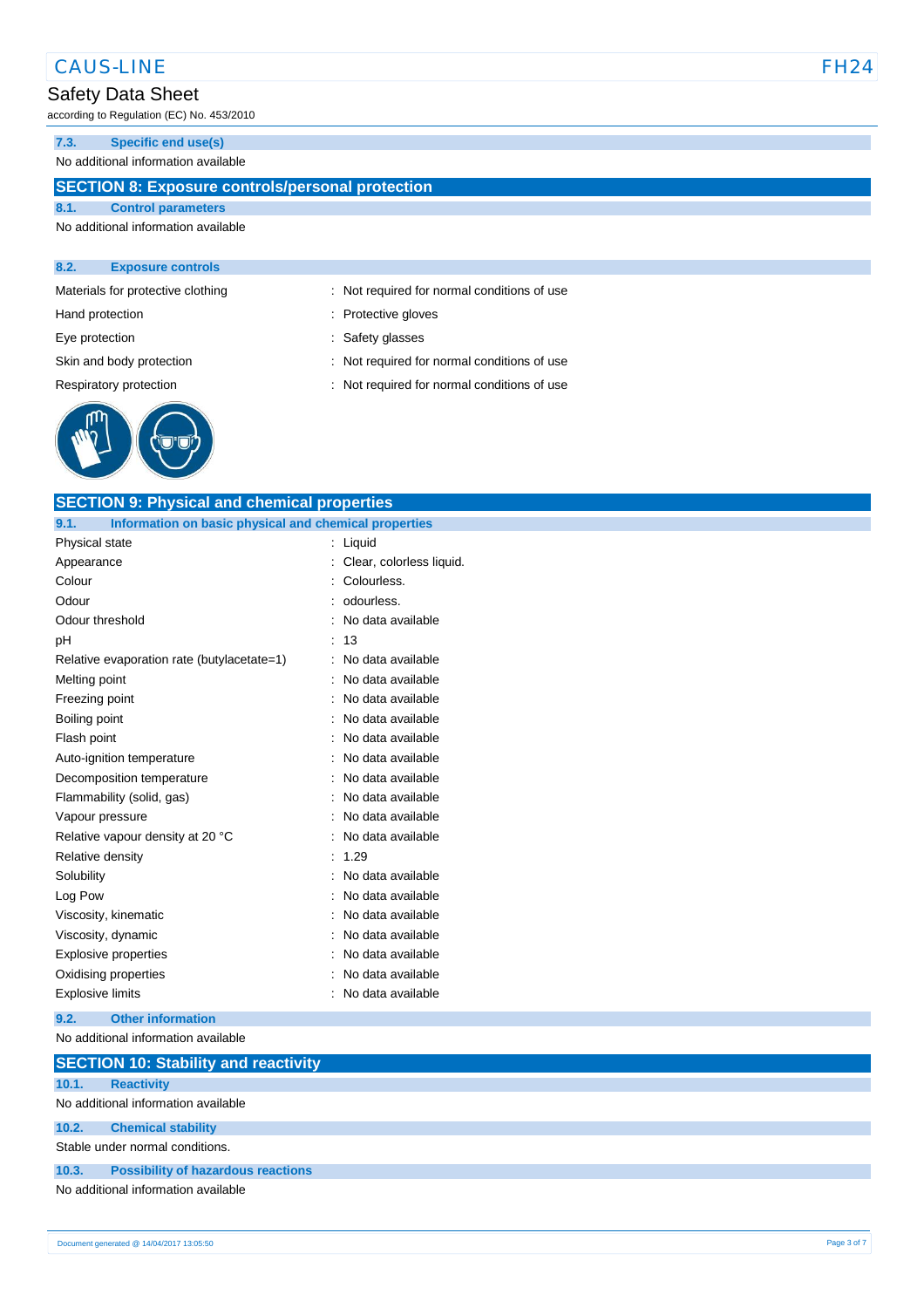| <b>CAUS-LINE</b>                                                                                     |                                                        | <b>FH24</b> |
|------------------------------------------------------------------------------------------------------|--------------------------------------------------------|-------------|
| Safety Data Sheet                                                                                    |                                                        |             |
| according to Regulation (EC) No. 453/2010                                                            |                                                        |             |
| 10.4.<br><b>Conditions to avoid</b>                                                                  |                                                        |             |
| No additional information available                                                                  |                                                        |             |
| <b>Incompatible materials</b><br>10.5.                                                               |                                                        |             |
| metals.                                                                                              |                                                        |             |
| <b>Hazardous decomposition products</b><br>10.6.                                                     |                                                        |             |
| No additional information available                                                                  |                                                        |             |
|                                                                                                      |                                                        |             |
| <b>SECTION 11: Toxicological information</b><br>11.1.<br><b>Information on toxicological effects</b> |                                                        |             |
| Acute toxicity                                                                                       | : Not classified                                       |             |
| Skin corrosion/irritation                                                                            |                                                        |             |
|                                                                                                      | Causes severe skin burns and eye damage.<br>pH: 13     |             |
| Serious eye damage/irritation                                                                        | Serious eye damage, category 1, implicit               |             |
|                                                                                                      | pH: 13                                                 |             |
| Respiratory or skin sensitisation                                                                    | Not classified                                         |             |
| Germ cell mutagenicity                                                                               | Not classified                                         |             |
| Carcinogenicity                                                                                      | Not classified                                         |             |
| Reproductive toxicity                                                                                | Not classified                                         |             |
| Specific target organ toxicity (single exposure)                                                     | Not classified                                         |             |
| Specific target organ toxicity (repeated<br>exposure)                                                | : Not classified                                       |             |
| Aspiration hazard                                                                                    | : Not classified                                       |             |
|                                                                                                      |                                                        |             |
| <b>SECTION 12: Ecological information</b>                                                            |                                                        |             |
| 12.1.<br><b>Toxicity</b>                                                                             |                                                        |             |
| No additional information available                                                                  |                                                        |             |
| 12.2.<br><b>Persistence and degradability</b>                                                        |                                                        |             |
| No additional information available                                                                  |                                                        |             |
| 12.3.<br><b>Bioaccumulative potential</b>                                                            |                                                        |             |
| No additional information available                                                                  |                                                        |             |
| <b>Mobility in soil</b>                                                                              |                                                        |             |
| 12.4.<br>No additional information available                                                         |                                                        |             |
| <b>Results of PBT and vPvB assessment</b>                                                            |                                                        |             |
| 12.5.<br>No additional information available                                                         |                                                        |             |
|                                                                                                      |                                                        |             |
| 12.6.<br><b>Other adverse effects</b>                                                                |                                                        |             |
| No additional information available                                                                  |                                                        |             |
| <b>SECTION 13: Disposal considerations</b>                                                           |                                                        |             |
| 13.1.<br><b>Waste treatment methods</b>                                                              |                                                        |             |
| No additional information available                                                                  |                                                        |             |
| <b>SECTION 14: Transport information</b>                                                             |                                                        |             |
| In accordance with ADR / RID / IMDG / IATA / ADN                                                     |                                                        |             |
| 14.1.<br><b>UN number</b>                                                                            |                                                        |             |
| UN-No. (ADR)                                                                                         | : 1824                                                 |             |
| UN-No. (IMDG)                                                                                        | : 1824                                                 |             |
| UN-No.(IATA)                                                                                         | : 1824                                                 |             |
| 14.2.<br><b>UN proper shipping name</b>                                                              |                                                        |             |
| Proper Shipping Name (ADR)                                                                           | SODIUM HYDROXIDE SOLUTION                              |             |
| Proper Shipping Name (IMDG)<br>Proper Shipping Name (IATA)                                           | SODIUM HYDROXIDE SOLUTION<br>SODIUM HYDROXIDE SOLUTION |             |
| Transport document description (ADR)                                                                 | UN 1824 SODIUM HYDROXIDE SOLUTION, 8, II, (E)          |             |
| Transport document description (IMDG)                                                                | : UN 1824 SODIUM HYDROXIDE SOLUTION, 8, II             |             |
|                                                                                                      |                                                        |             |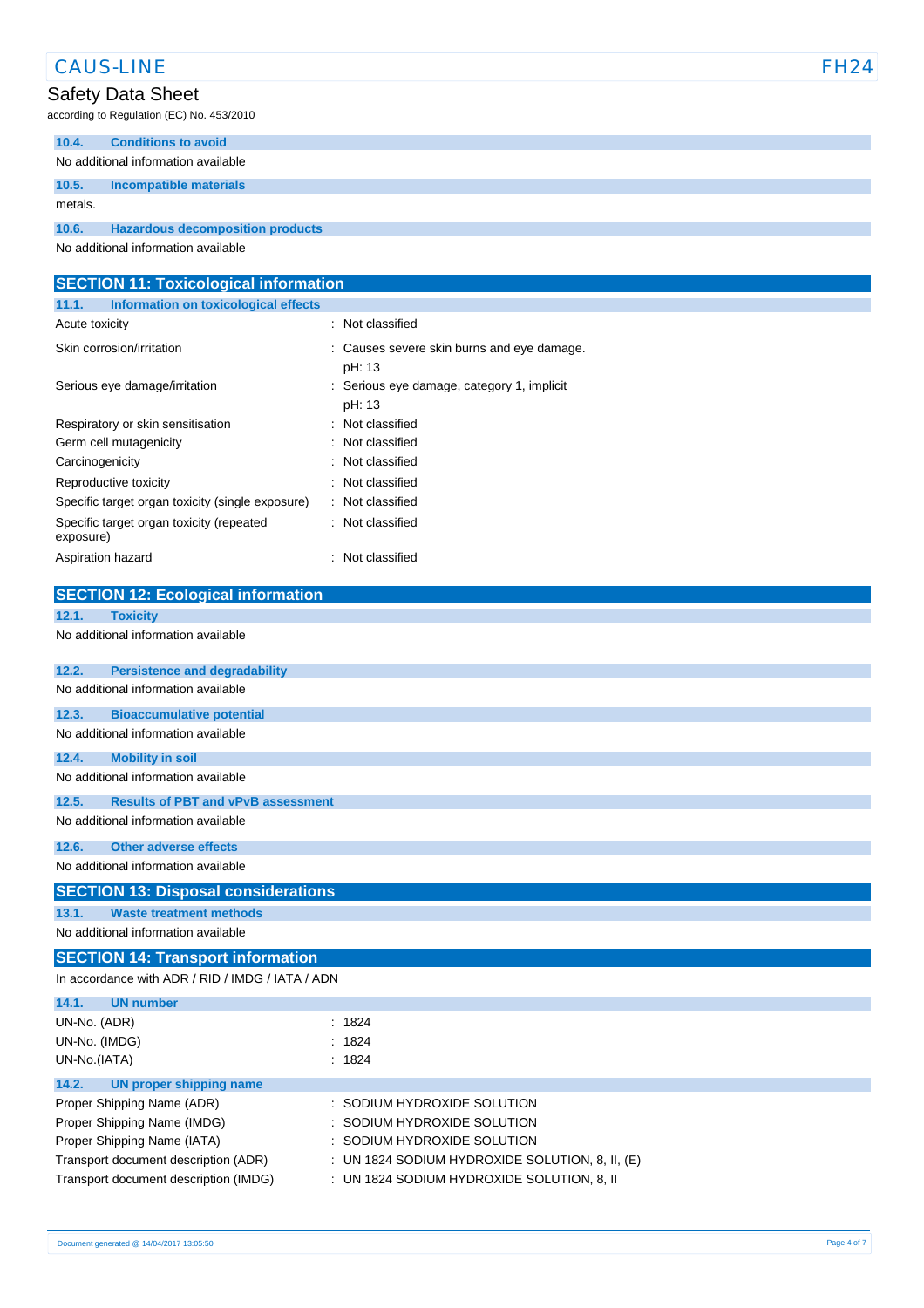# Safety Data Sheet<br> **According to Regulation (EC) No**

according to Regulation (EC) No. 453/2010

| ccording to Regulation (EC) No. 453/2010   |                |  |
|--------------------------------------------|----------------|--|
| 14.3.<br><b>Transport hazard class(es)</b> |                |  |
| <b>ADR</b>                                 |                |  |
| Transport hazard class(es) (ADR)           | $\therefore$ 8 |  |
| Danger labels (ADR)                        | : 8            |  |
|                                            |                |  |
| <b>IMDG</b>                                |                |  |
| Transport hazard class(es) (IMDG)          | : 8            |  |
| Danger labels (IMDG)                       | : 8            |  |
|                                            |                |  |
| <b>IATA</b>                                |                |  |
| Transport hazard class(es) (IATA)          | : 8            |  |
| Hazard labels (IATA)                       | : 8            |  |
|                                            |                |  |

| 14.4.<br><b>Packing group</b>         |                                          |
|---------------------------------------|------------------------------------------|
| Packing group (ADR)                   | : IL                                     |
| Packing group (IMDG)                  | : IL                                     |
| Packing group (IATA)                  | : IL                                     |
| 14.5.<br><b>Environmental hazards</b> |                                          |
| Dangerous for the environment         | : No                                     |
| Marine pollutant                      | : No                                     |
| Other information                     | : No supplementary information available |
|                                       |                                          |

#### **14.6. Special precautions for user**

| - Overland transport                                         |               |
|--------------------------------------------------------------|---------------|
| Classification code (ADR)                                    | : C5          |
| Limited quantities (ADR)                                     | : 1L          |
| Excepted quantities (ADR)                                    | : E2          |
| Packing instructions (ADR)                                   | : P001, IBC02 |
| Mixed packing provisions (ADR)                               | : MP15        |
| Portable tank and bulk container instructions<br>(ADR)       | : T7          |
| Portable tank and bulk container special<br>provisions (ADR) | $:$ TP2       |
| Tank code (ADR)                                              | :I 4BN        |
| Vehicle for tank carriage                                    | : AT          |
| Transport category (ADR)                                     | $\cdot$ 2     |
| Hazard identification number (Kemler No.)                    | 80            |
|                                                              |               |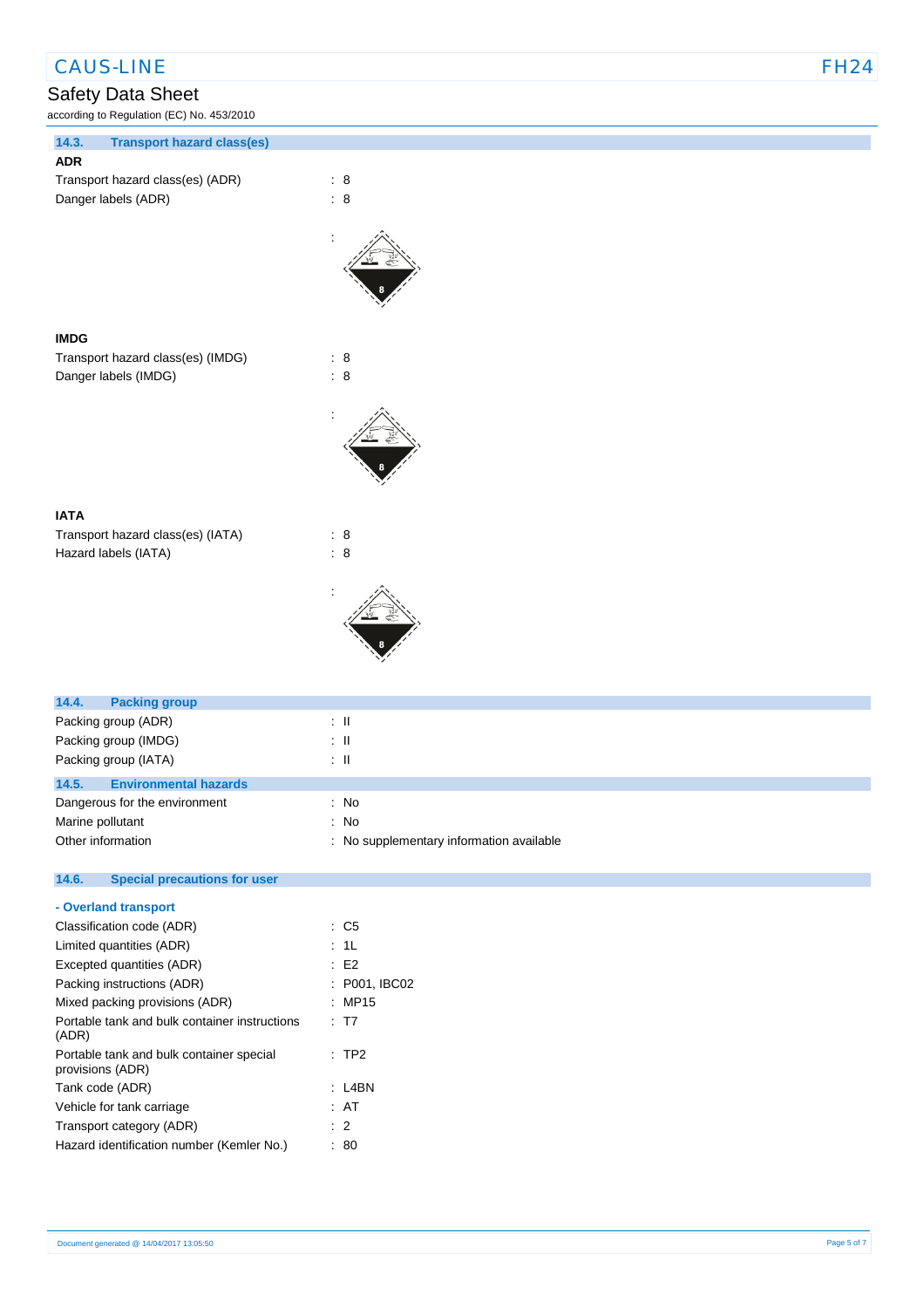## Safety Data Sheet

|  | <b>STEP</b> |  |
|--|-------------|--|

| according to Regulation (EC) No. 453/2010                                         |                                                                                                |  |  |  |
|-----------------------------------------------------------------------------------|------------------------------------------------------------------------------------------------|--|--|--|
| Orange plates<br>÷                                                                |                                                                                                |  |  |  |
|                                                                                   | 80                                                                                             |  |  |  |
|                                                                                   | 1824                                                                                           |  |  |  |
|                                                                                   |                                                                                                |  |  |  |
| Tunnel restriction code (ADR)                                                     | $\cdot$ E                                                                                      |  |  |  |
| EAC code                                                                          | : 2R                                                                                           |  |  |  |
| - Transport by sea                                                                |                                                                                                |  |  |  |
| Limited quantities (IMDG)                                                         | : 1L                                                                                           |  |  |  |
| Excepted quantities (IMDG)                                                        | E2                                                                                             |  |  |  |
| Packing instructions (IMDG)                                                       | : P001                                                                                         |  |  |  |
| IBC packing instructions (IMDG)                                                   | $\therefore$ IBC02                                                                             |  |  |  |
| Tank instructions (IMDG)                                                          | : T7                                                                                           |  |  |  |
| Tank special provisions (IMDG)                                                    | $:$ TP2                                                                                        |  |  |  |
| EmS-No. (Fire)                                                                    | $: F-A$                                                                                        |  |  |  |
| EmS-No. (Spillage)                                                                | $: S-B$                                                                                        |  |  |  |
| Stowage category (IMDG)                                                           | AA                                                                                             |  |  |  |
|                                                                                   |                                                                                                |  |  |  |
| - Air transport                                                                   |                                                                                                |  |  |  |
| PCA Excepted quantities (IATA)                                                    | $\therefore$ E2                                                                                |  |  |  |
| PCA Limited quantities (IATA)                                                     | : Y840                                                                                         |  |  |  |
| PCA limited quantity max net quantity (IATA)                                      | : 0.5L                                                                                         |  |  |  |
| PCA packing instructions (IATA)                                                   | : 851                                                                                          |  |  |  |
| PCA max net quantity (IATA)                                                       | : 1L                                                                                           |  |  |  |
| CAO packing instructions (IATA)                                                   | : 855                                                                                          |  |  |  |
| CAO max net quantity (IATA)                                                       | : 30L                                                                                          |  |  |  |
| Special provisions (IATA)                                                         | : A3<br>: 8L                                                                                   |  |  |  |
| ERG code (IATA)                                                                   |                                                                                                |  |  |  |
| Transport in bulk according to Annex II of MARPOL 73/78 and the IBC Code<br>14.7. |                                                                                                |  |  |  |
| IBC code                                                                          | : Not applicable.                                                                              |  |  |  |
| <b>SECTION 15: Regulatory information</b>                                         |                                                                                                |  |  |  |
| 15.1.                                                                             | Safety, health and environmental regulations/legislation specific for the substance or mixture |  |  |  |
| <b>EU-Regulations</b><br>15.1.1.                                                  |                                                                                                |  |  |  |
|                                                                                   |                                                                                                |  |  |  |
| Contains no substances with Annex XVII restrictions                               |                                                                                                |  |  |  |
| Contains no substance on the REACH candidate list                                 |                                                                                                |  |  |  |
| Contains no REACH Annex XIV substances                                            |                                                                                                |  |  |  |
|                                                                                   |                                                                                                |  |  |  |
| <b>National regulations</b><br>15.1.2.                                            |                                                                                                |  |  |  |
| Germany                                                                           |                                                                                                |  |  |  |
| VwVwS Annex reference                                                             | : Water hazard class (WGK) 1, slightly hazardous to water (Classification according to VwVwS,  |  |  |  |
|                                                                                   | Annex 4)                                                                                       |  |  |  |
| 12th Ordinance Implementing the Federal                                           | : Is not subject of the 12. BlmSchV (Hazardous Incident Ordinance)                             |  |  |  |
| Immission Control Act - 12. BlmSchV                                               |                                                                                                |  |  |  |
|                                                                                   |                                                                                                |  |  |  |
| <b>Denmark</b>                                                                    |                                                                                                |  |  |  |
| Recommendations Danish Regulation                                                 | : Young people below the age of 18 years are not allowed to use the product                    |  |  |  |
| 15.2.                                                                             |                                                                                                |  |  |  |
| <b>Chemical safety assessment</b><br>No additional information available          |                                                                                                |  |  |  |
|                                                                                   |                                                                                                |  |  |  |
| <b>SECTION 16: Other information</b>                                              |                                                                                                |  |  |  |
|                                                                                   |                                                                                                |  |  |  |
| Full text of R-, H- and EUH-phrases:                                              |                                                                                                |  |  |  |

| Skin C<br>Corr. 1A | Skin<br>Category<br>∟corrosion/irritation. |
|--------------------|--------------------------------------------|
| H314               | auses severe skin burns and eye damage.    |